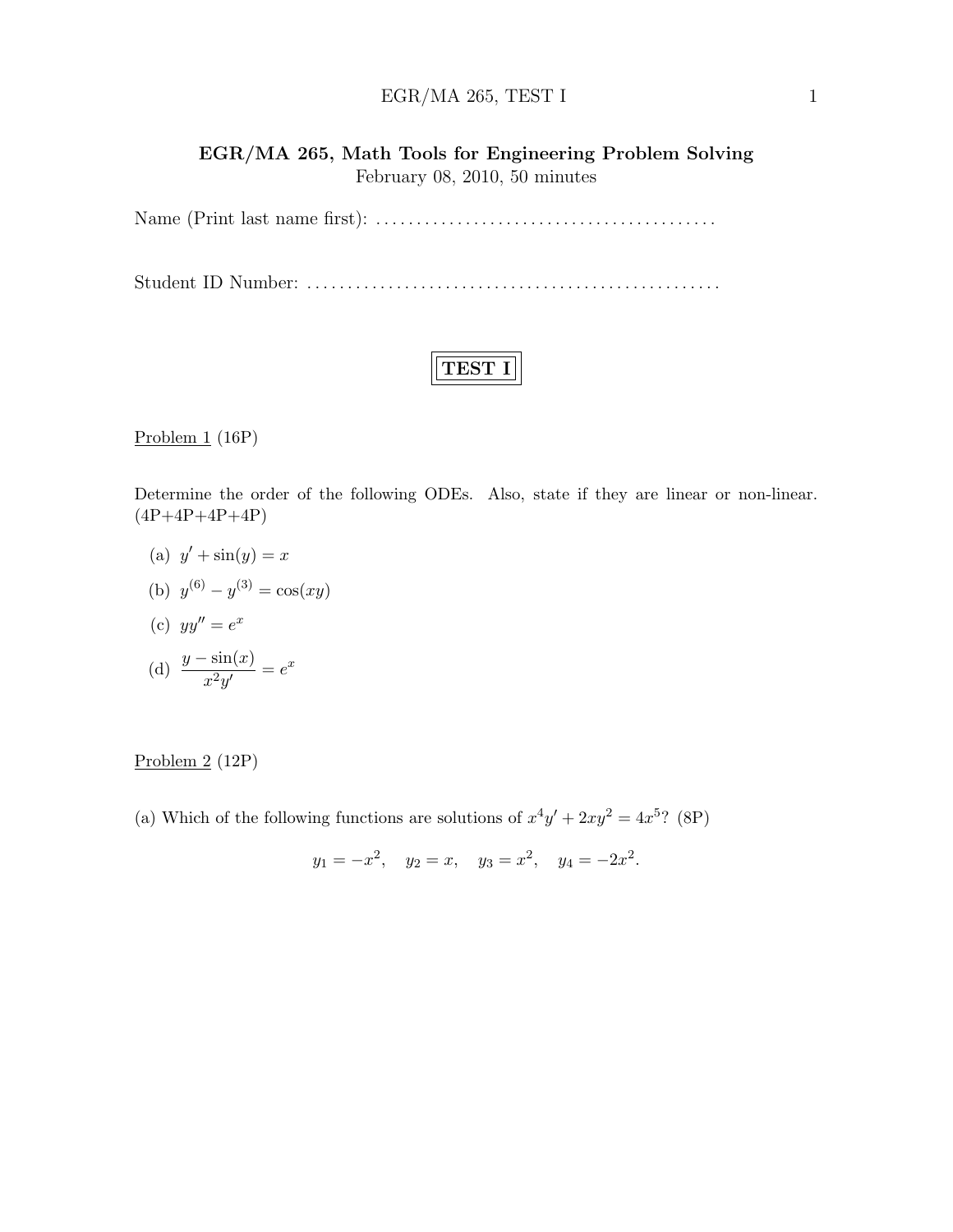(b) Which of the functions from part (a) solve the initial value problem  $x^4y' + 2xy^2 = 4x^5$ ,  $y(0) = 0?$  (4P)

(c)<sup>∗</sup> (Bonus) Does your answer to part (b) agree with the content of the Existence and Uniqueness Theorem for first order ODEs? If yes, why? If no, why not?  $(5P^*)$ 

Problem 3 (12P)

(a) In the  $3 \times 3$ -grid of points  $x = 0, 1, 2$  and  $y = 0, 1, 2$  provided in the figure below draw a direction field for  $y' = x^2(y-2)$ . (8P)



(b) Without solving the DE, use the direction field to read off the solution of the IVP  $y' = x^2(y-2), y(1) = 2. (4P)$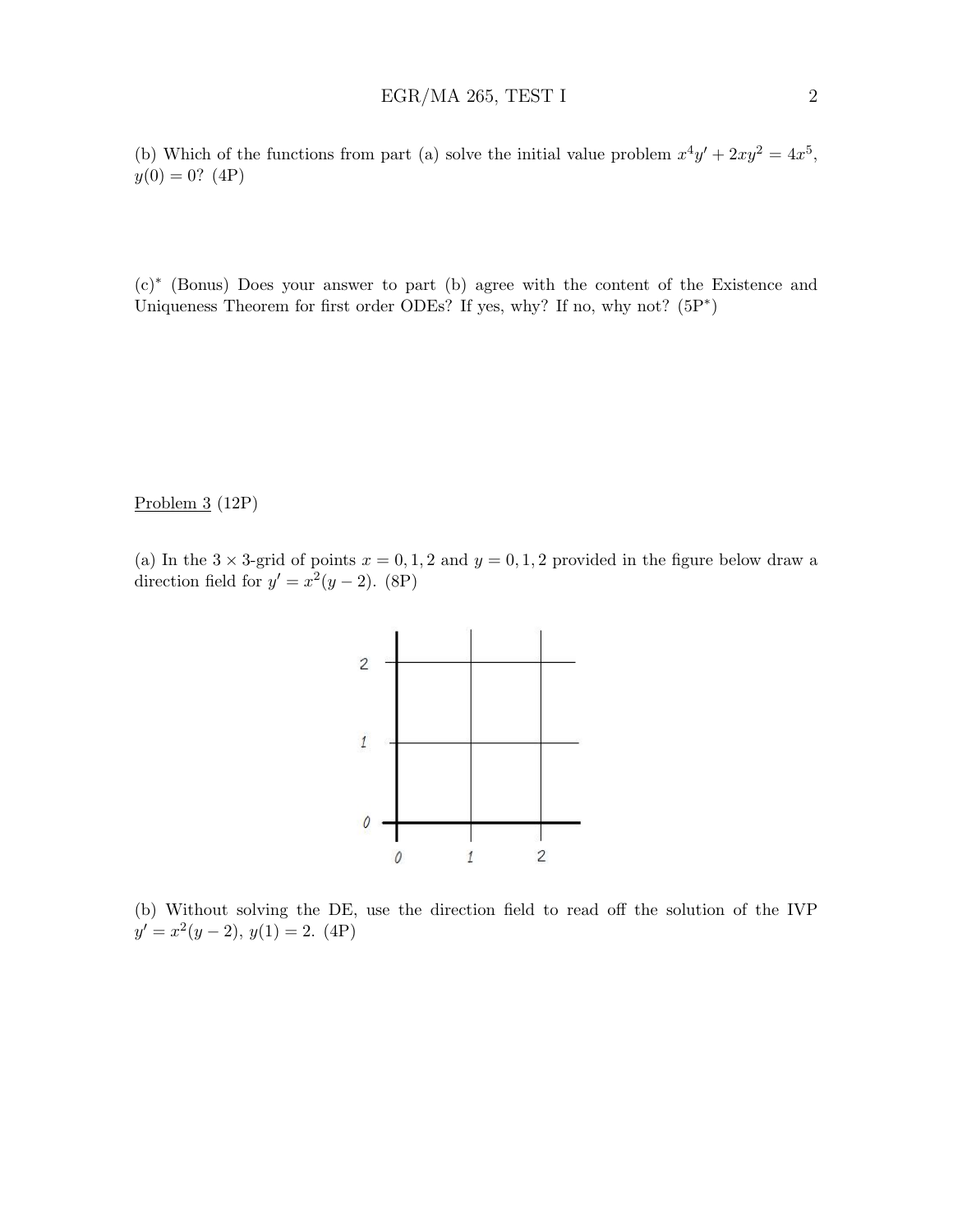Problem 4 (12P)

Solve the IVP

$$
y' = x^2(y - 2), \quad y(1) = 1.
$$

Problem 5 (14P)

Solve the IVP

$$
\frac{y' + y}{x} = 1, \quad y(0) = 3
$$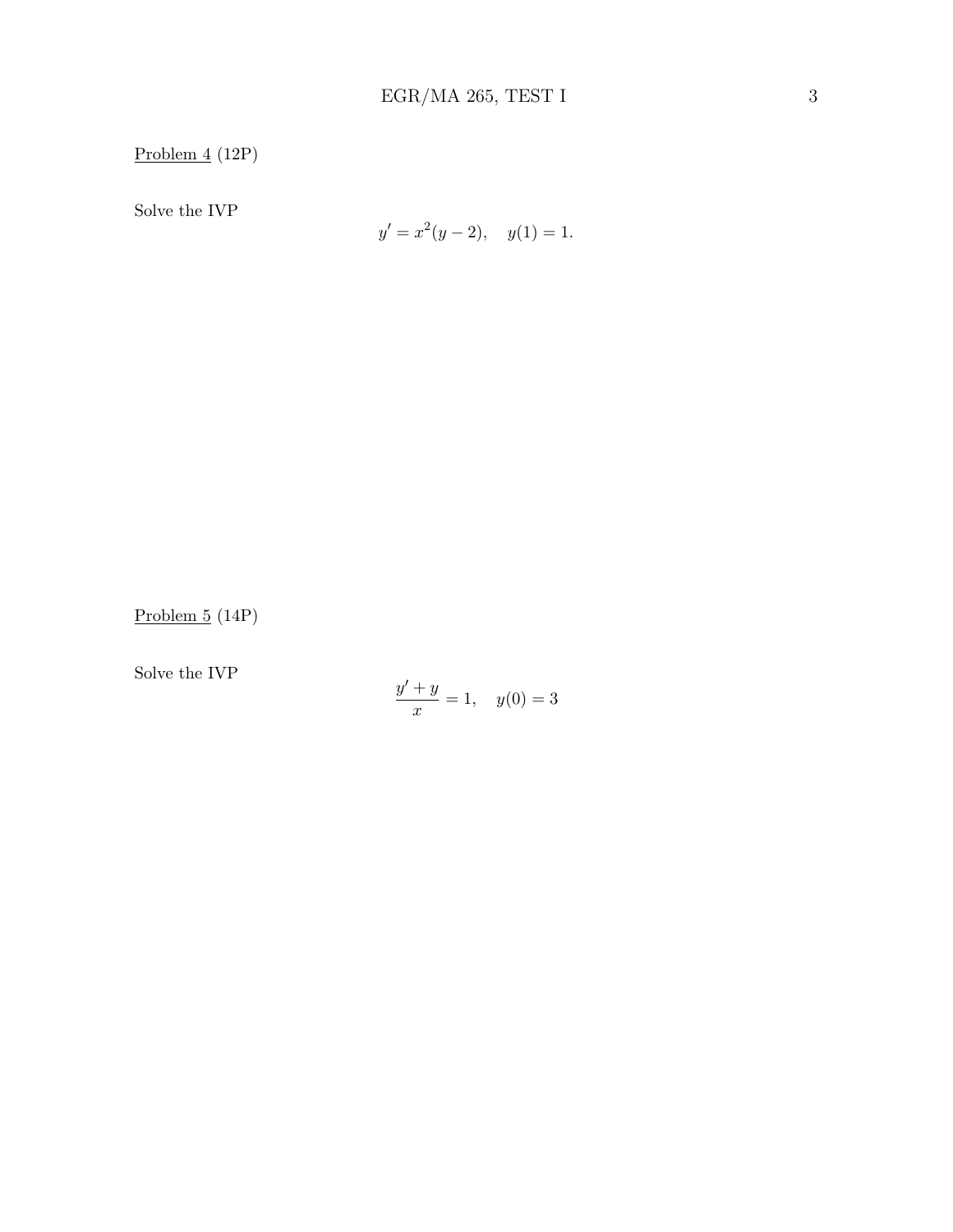Problem 6 (12P)

Solve the IVP

$$
y' - y^2 \sin(x) = 0, \quad y\left(\frac{\pi}{3}\right) = 2
$$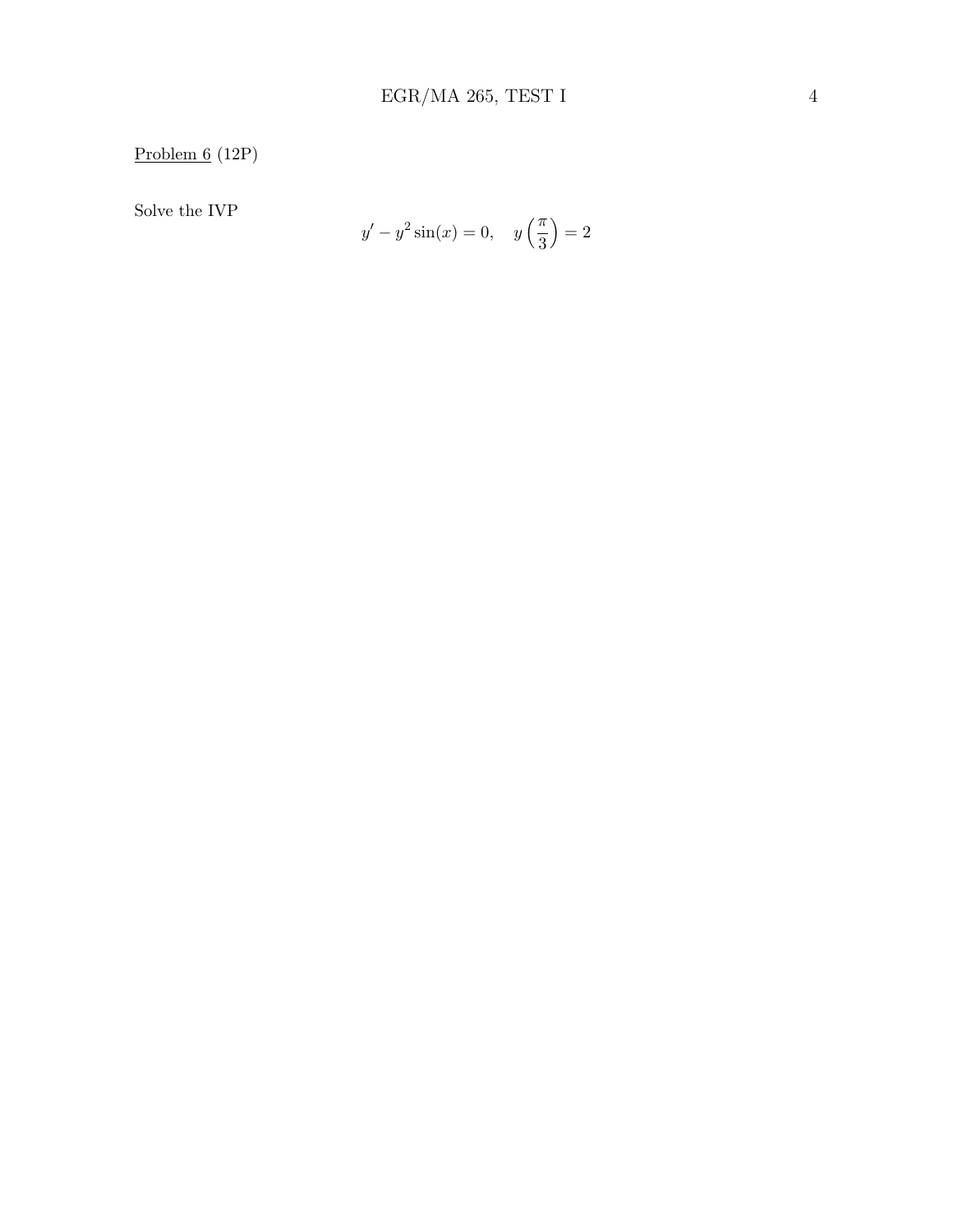#### Problem 7 (12P)

The mass of a radioactive material is given by  $m(t)$ , where the time t is measured in years and the mass in grams. An initial mass of  $m(0) = 100$  grams decays at a constant rate  $k = m'(t)/m(t)$ . After 1 year 80 grams of the material are left.

(Note: Your answers will contain natural logarithms which do not need to be evaluated.)

(a) Find the decay rate k by solving the differential equation for  $m(t)$ . (8P)

(b) Find an expression for the time  $t<sub>h</sub>$  at which only 50 grams of the material are left  $(t<sub>h</sub>$ is the so-called *half-life* of the material).  $(4P)$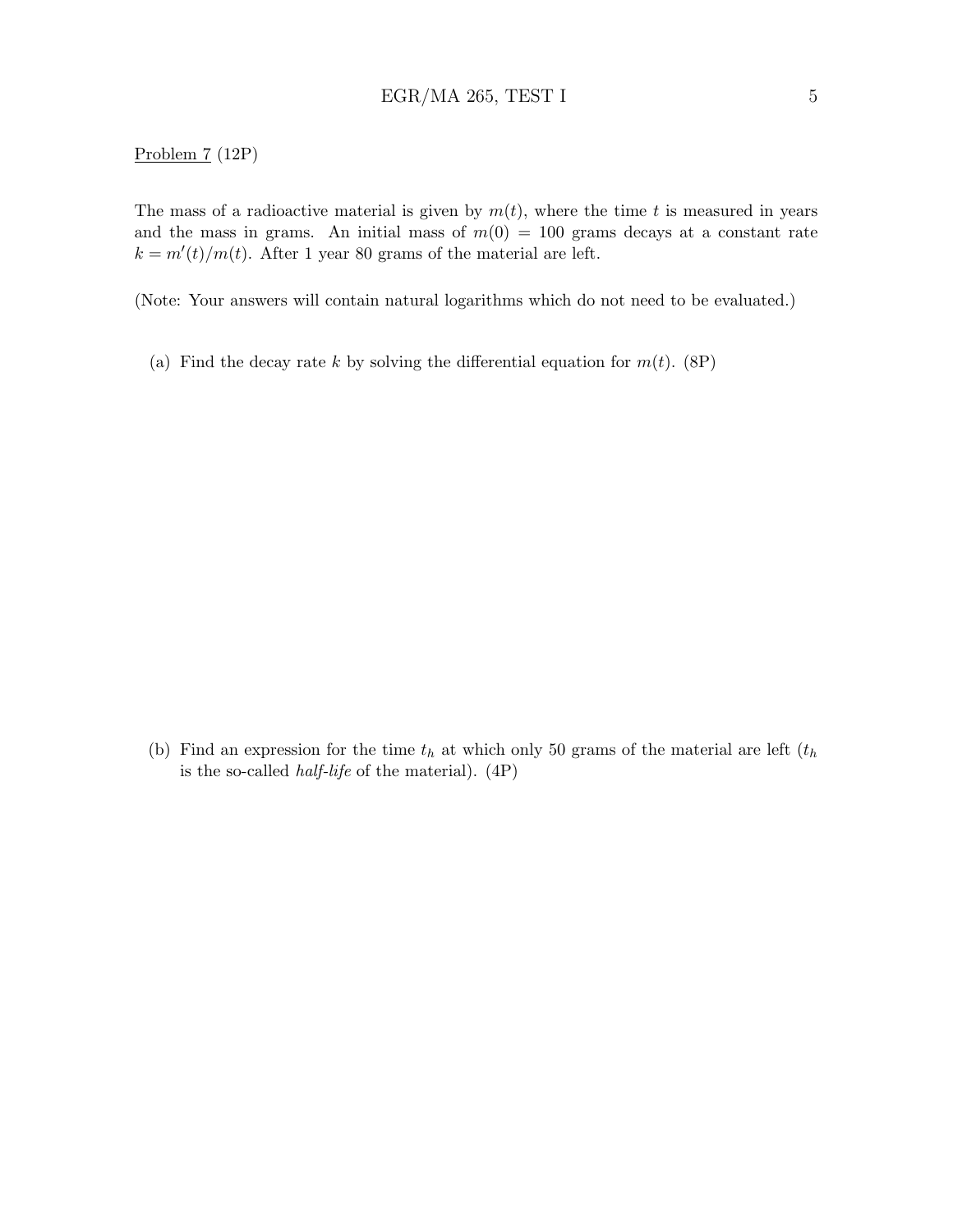#### Problem 8 (10P)

In the electrical circuit below one has  $R = 100$  ohms,  $C = 0.01$  farads and a constant electromotive force of  $E(t) = 100$  volts.



(a) Write down the DE for the charge  $q(t)$  and solve it to find a closed form solution for  $q(t)$  in Coulombs given that  $q(0) = 0$ . (6P)

(b) Find a formula for the current  $i(t)$  in amperes. (4P)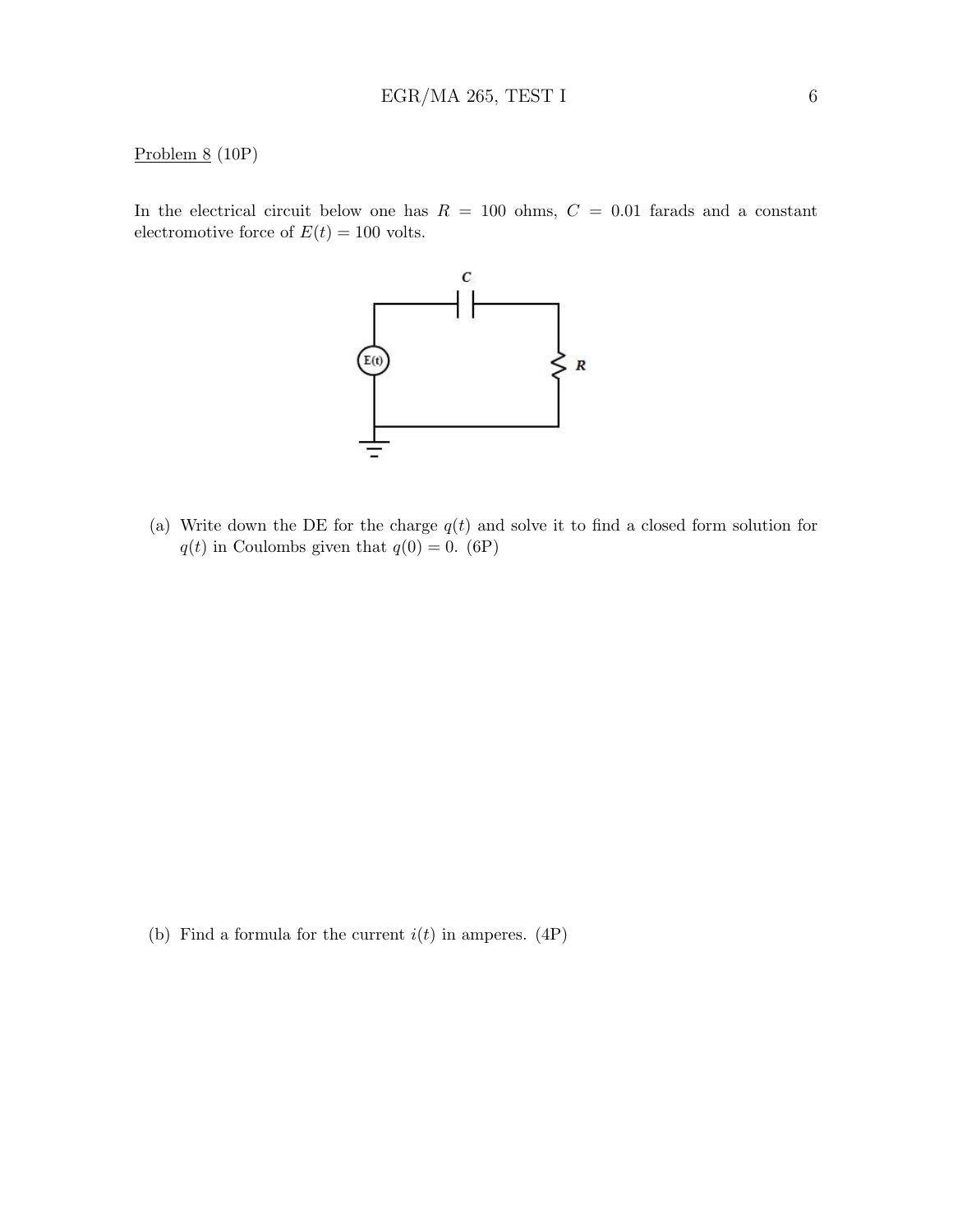# SCRATCH PAPER

(Scratch paper will not be graded!)